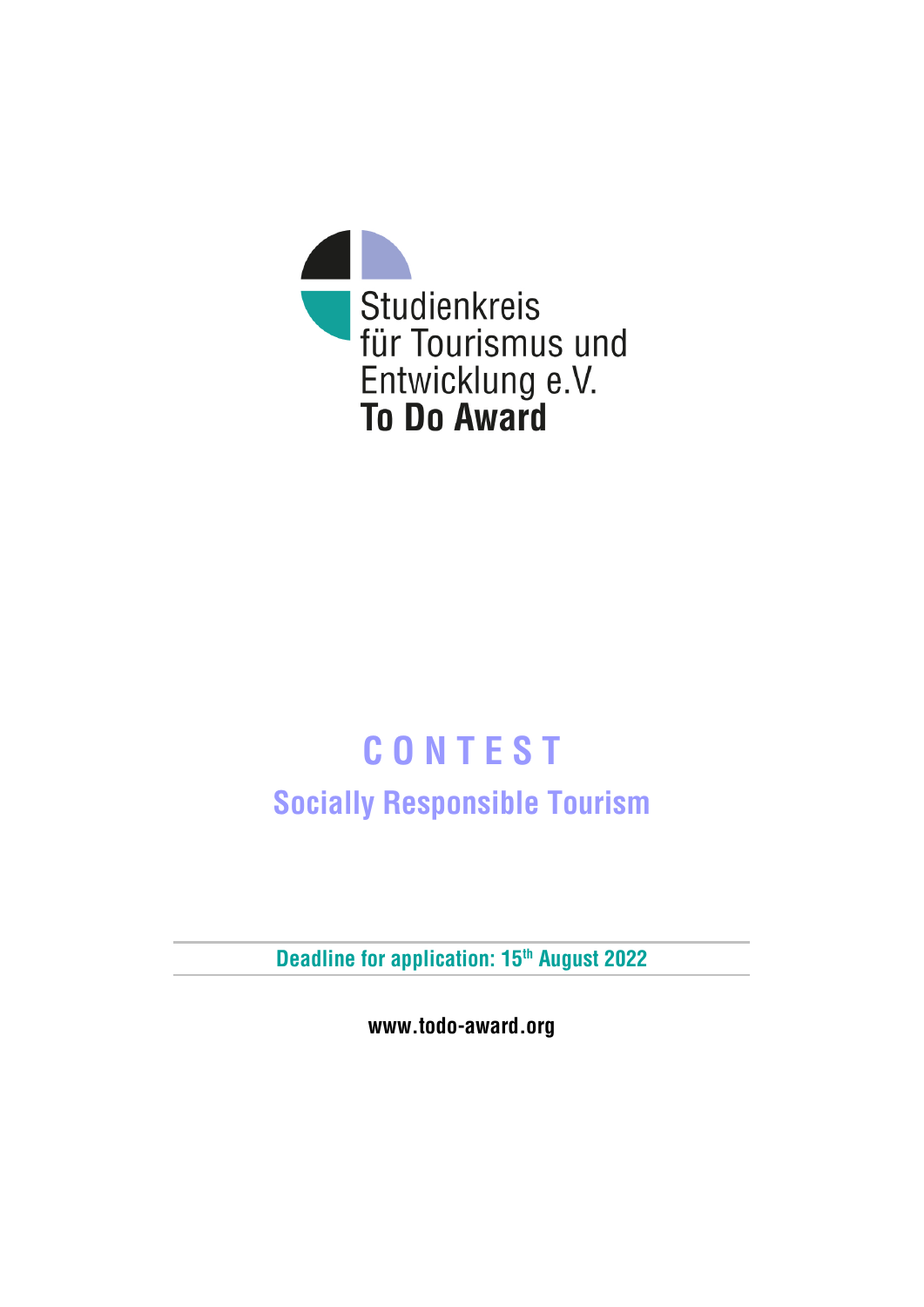

### **1 Background**

On the long run, the future of tourism will also depend on its sustainability for the people living in the world's tourist destinations. Against this background, the Institute for Tourism and Development (Studienkreis für Tourismus und Entwicklung e.V.) has announced the 28<sup>th</sup> international TO DO Award for socially responsible tourism.

The TO DO Award is awarded for projects, measures or products which are characterised by the active participation of the local population and fairness in the way the projects interact with all the stakeholders involved in the development of tourism. The applicants may be tourism businesses and organisations, public institutions or other legal entities.

## **2 Contest criteria**

The **main criterion** that qualifies for a TO DO Award is the active **participation of local people** in the planning phase and during the implementation of the project/measure/product. Participation includes both the involvement of local people with their various needs and interests when taking fundamental decisions, as well as economic benefit-sharing.

In addition, the following criteria will be applied:

- **Strengthening local people's awareness of the opportunities and risks of tourism development for their daily** economic, social, and cultural lives.
- **D** Self-determined participation of broad local population strata in the positive social and cultural impacts of tourism, minimising and/or preventing undesirable tourism-related social and cultural impacts or damages.
- **C** Creating income opportunities in tourism for local people and improving the working conditions to make them decent in terms of remuneration, social security, working hours, and training.
- **Promoting intercultural encounters and exchange between hosts and guests.**
- $\Box$  Taking environmental and climate-related sustainability criteria and the sustainable use of natural resources into account.

## **3 Contest organiser and cooperation partners**

The contest is organised by the Institute for Tourism and Development (Studienkreis für Tourismus und Entwicklung e.V.), Seefeld, Germany.

Cooperation partners:

- **E** Federal Ministry for Economic Cooperation and Development (BMZ), Berlin
- **Bread for the World-Tourism Watch, Berlin**
- **Forum anders reisen, Hamburg**
- **ITB** Berlin
- **E** Swiss Foundation for Solidarity in Tourism (SST), Basel
- **El Studiosus Reisen München GmbH**

## **4 Deadline for application and language**

The TO DO Award application must be submitted by 15<sup>th</sup> August, 2022, including the signed application and the answers to the questions in the application form.

Please send your complete application

by e-mail to: **[todo-award@studienkreis.org](mailto:todo-award@studienkreis.org)** or

# by post to: **Studienkreis für Tourismus und Entwicklung e.V., TO DO Award 2023 Bahnhofstraße 8, 82229 Seefeld, Germany.**

For applications and documents to be considered, they must be in English or German language.

Applications and enclosures will remain with the contest organiser.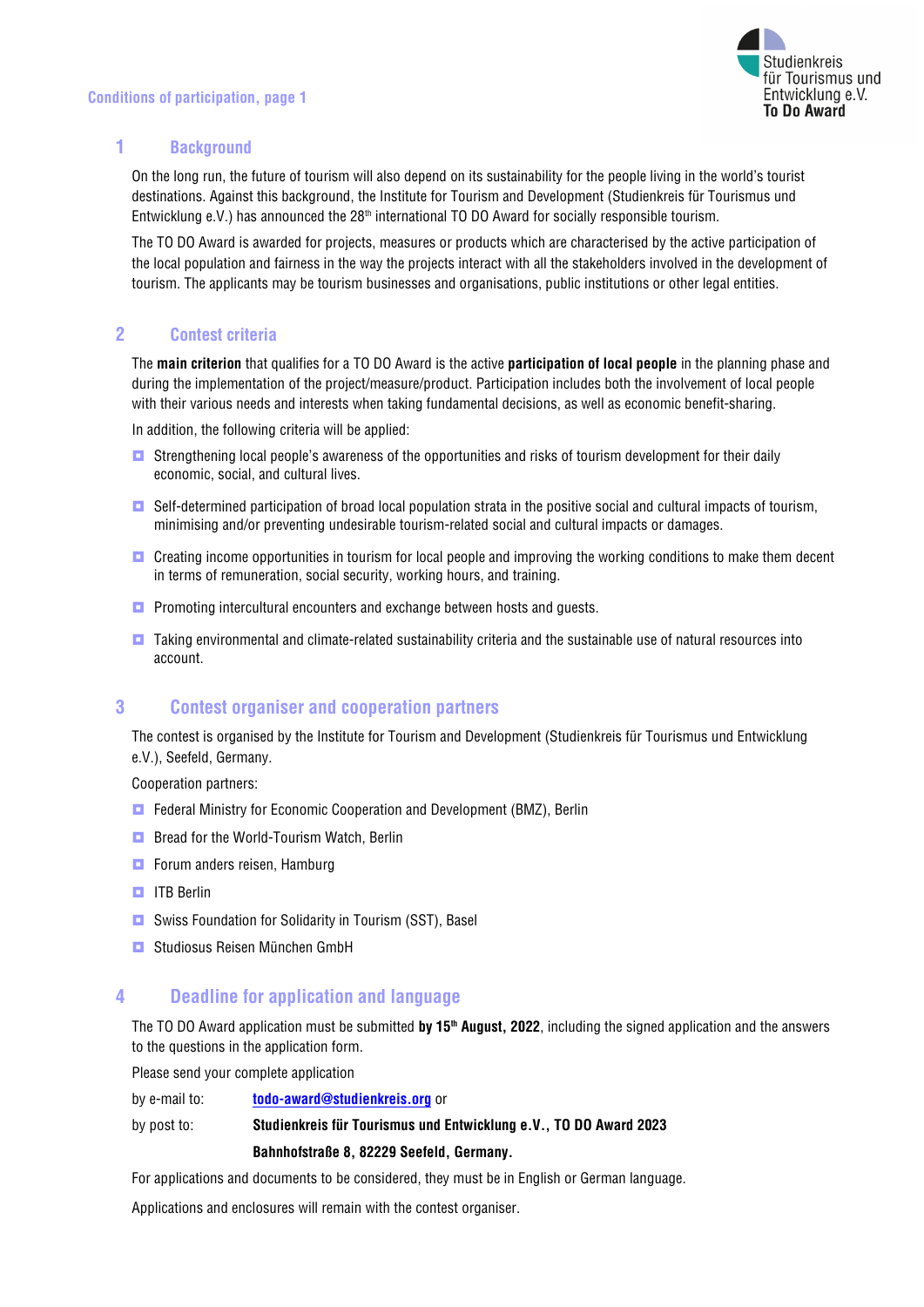

#### **Conditions of participation, page 2**

#### **5 Jury and verification on location**

After the closing date, a qualified selection of applications will be presented to an expert jury. The jury will nominate those projects/measures/products that will be checked on location.

The person in charge of a project which is to be checked on location guarantees the organiser the right to have the project/measure/product checked by an expert and will support him/her to the best of his/her abilities. **Apart from access to all relevant information, this also includes accommodation and local transport for the expert.** During the five to eight days stay of the expert, the person responsible for the project/measure/product must be present and available for discussions and to provide information.

#### **6 Prize and award ceremony**

Once the award rationales have been prepared by the experts, the award winners will be informed by the organiser (by 15th January 2023) and will be invited for the award ceremony at the International Tourism Exchange (ITB) in Berlin. At the same time, applicants who did not qualify for a TODO 2023 will also be notified.

The prizes related to the TO DO Award are in recognition of the objectives and success of the project/measure/product at the time the awarded is given.

The public award ceremony will take place at ITB Berlin in March 2023.

- **The prizes to be given there include a TO DO Award 2023 trophy and a certificate.**
- **The Swiss Foundation for Solidarity in Tourism (SST) will give 5,000 Swiss Francs prize money to each award winner.**

The person in charge of the project/measure/product authorizes Studienkreis für Tourismus und Entwicklung to present it in the context of the contest and subsequent activities, including on the TO DO Award website of Studienkreis. The applicant holds the organiser harmless against any claims by third parties.

In the absence of prize-worthy entries, no award will be given.

#### **7 Legal recourse**

In applying, the entrant accepts the conditions of participation. Legal recourse is excluded.

For further information on the TO DO Award (e.g. award winners, award rationales, laudatory speeches, press releases, jury) see our website in German and English:

**[www.todo-award.org](http://www.todo-award.org/)**

**We are looking forward to your application!**